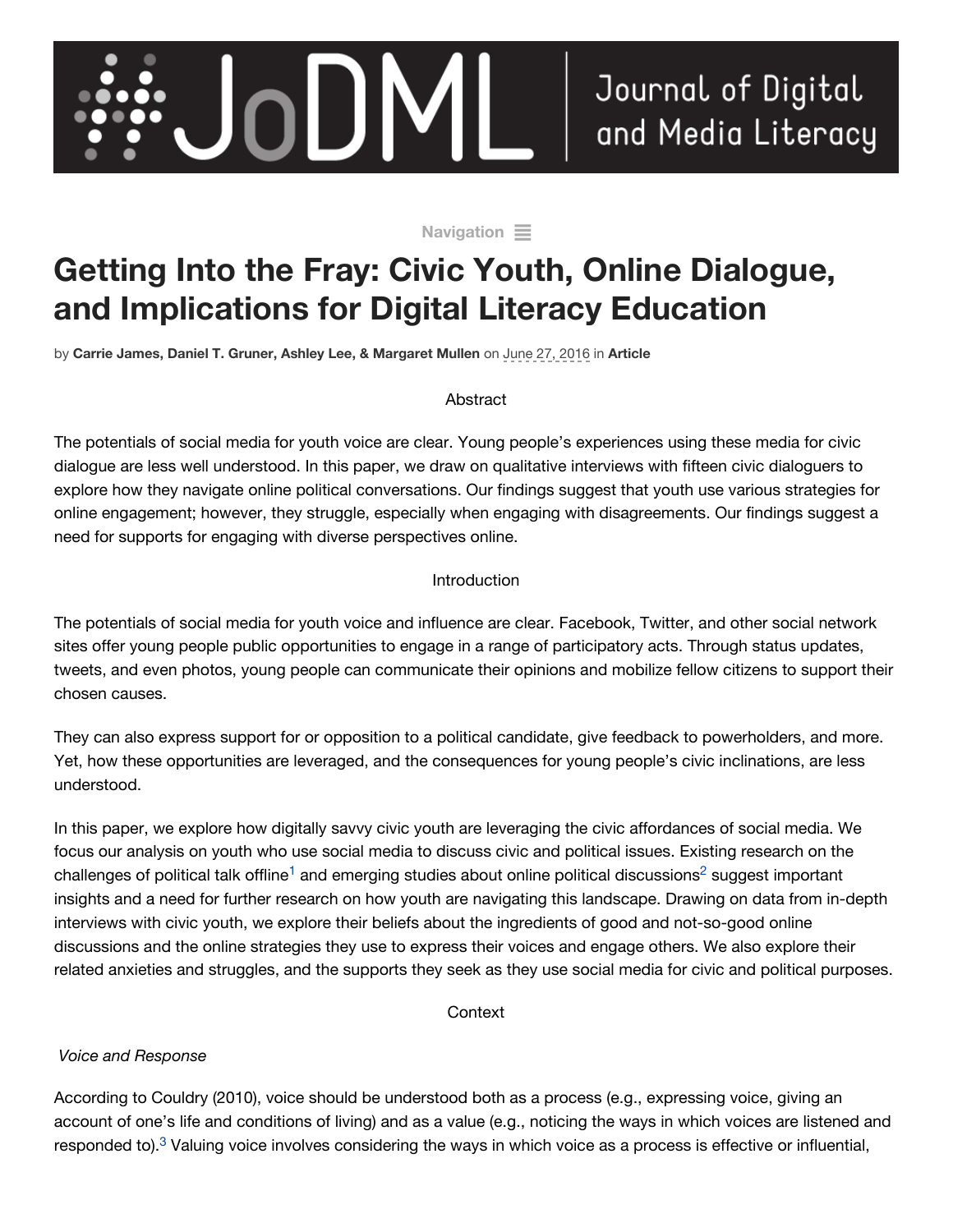and where and when it is not. Importantly, when one's voice is expressed yet not listened to, one's sense of political efficacy can suffer.<sup>[4](http://www.jodml.org/2016/06/27/getting-into-the-fray-civic-youth-online-dialogue-and-implications-for-digital-literacy-education/#footnote-4)</sup>

Expressing one's voice elicits reactions from others, some of which are welcome, even desired, others of which are not. Managing these reactions and subsequent exchanges—and formulating responses to other people's expressions—are vital aspects of civic participation and civic development.<sup>5</sup> Indeed, engagement in dialogue or "discourse"about civic and political issues is essential to democracy<sup>6</sup> and has a number of important benefits for youth in particular. Political discussions can support youth knowledge and understanding of key public issues, as well as different perspectives on them.<sup>7</sup> The opportunity to discover one's own perspective on an issue is also made possible through such exchanges.<sup>8</sup> Further, thoughtful inquiry and listening to the perspectives of others can support vital character strengths such as tolerance and respect, as well as social trust[.](http://www.jodml.org/2016/06/27/getting-into-the-fray-civic-youth-online-dialogue-and-implications-for-digital-literacy-education/#footnote-9)<sup>9</sup> At the same time, studies show that dialogue about political issues can be challenging, especially when the possibility of disagreement and conflict is present, and is thus often avoided. $^{10}$  $^{10}$  $^{10}$ 

#### *Online Voice and Dialogue*

Social media provide new opportunities for civic voice and participation—new repertoires of tactics for activism<sup>11</sup> that are particularly salient for youth. Online, youth can arguably enter and actively participate in a "public sphere" regardless of their status as legal citizens or eligible voters. The opportunity to join and even initiate political conversations is a key affordance of social network sites, news site comment sections, and other online spaces.

Yet, online contexts also pose unique challenges for voice and dialogue. The public or semi-public nature of online spaces[;](http://www.jodml.org/2016/06/27/getting-into-the-fray-civic-youth-online-dialogue-and-implications-for-digital-literacy-education/#footnote-12) the persistence, "replicability," and "searchability" of digital content;<sup>12</sup> opportunities for anonymous commenting and exposure to conflict;<sup>13</sup> and the difficulty of discerning tone in text-based speech are just some of the features that make online expression both empowering and risky.<sup>14</sup> Surveillance further complicates the landscape of online voice for youth, leading some to practice self-censorship in "a pervasive climate of uncertainty, anxiety, and fear.["](http://www.jodml.org/2016/06/27/getting-into-the-fray-civic-youth-online-dialogue-and-implications-for-digital-literacy-education/#footnote-15)<sup>15</sup> In the post-9/11 era, Shresthova finds many young American Muslims cautiously weighing the benefits of participation against the risks, struggling to strike a balance between expression and silence in "precarious publics."<sup>[16](http://www.jodml.org/2016/06/27/getting-into-the-fray-civic-youth-online-dialogue-and-implications-for-digital-literacy-education/#footnote-16)</sup>

Turning to online dialogue specifically, particular challenges have been noted. Communication research has long underscored the deplorable state of dialogue in online comments sections on news sites, which influence participation[.](http://www.jodml.org/2016/06/27/getting-into-the-fray-civic-youth-online-dialogue-and-implications-for-digital-literacy-education/#footnote-17)<sup>17</sup> As Thorson argues, social media "increase the uncertainties and risks associated with political talk by increasing the ambiguity of the social setting both in terms of the potential audience and the context within which a political message will be received."<sup>18</sup> Ongoing changes to privacy and visibility settings by social media companies compound these uncertainties. Consequently, Thorson argues, political dialogue on social media is markedby "social groundlessness"<sup>19</sup> or a lack of shared normative codes[.](http://www.jodml.org/2016/06/27/getting-into-the-fray-civic-youth-online-dialogue-and-implications-for-digital-literacy-education/#footnote-20)<sup>20</sup> While concerning, this groundlessness also has potential upsides; political actors can experiment with novel strategies of engagement.

Indeed, Thorson's qualitative study of political talk on Facebook revealed that a small number of youth—whom she dubs"political entrepreneurs" or "provocateurs"—use the site to express their views as they wish. $<^{21}$  She also finds that many youth avoid posting their political ideas due to risks related to the public context and audience reaction, and informed by their own negative perceptions of the "political provocateurs" who use Facebook to "push their ideas" on others. Therefore, while online communities provide opportunities for civic dialogue, an absence of clear norms and the potential for conflict may deter many youth.

#### *Media Literacy and Civic Education*

How do digital media literacy and civic education inform young people's online civic participation? In other words, to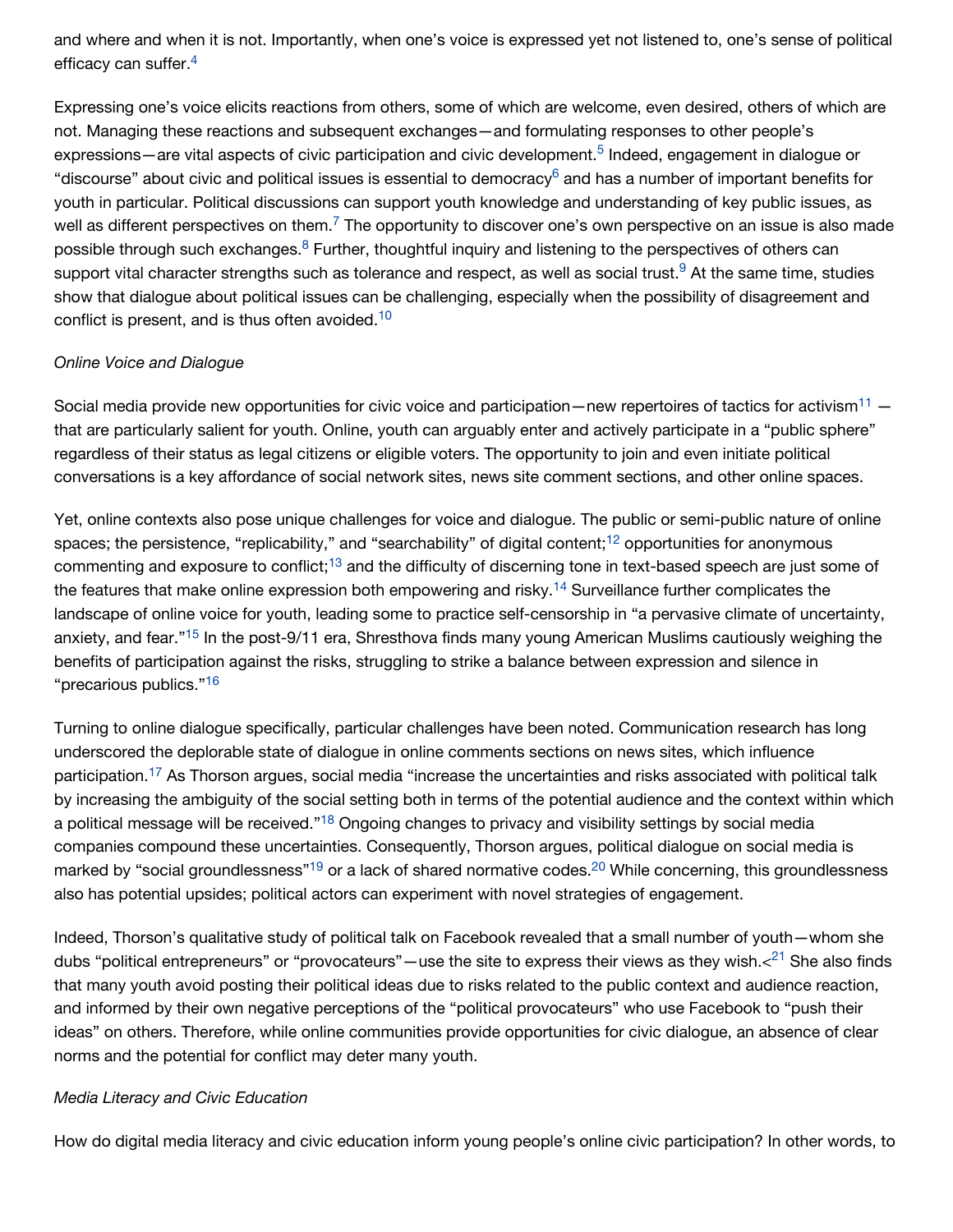what extent are youth being supported to engage in political conversations on social media?

Both theory and research suggest that media skills support civic skills and activities. Mihailidis describes how digital media literacies directly support the skills and dispositions young citizens need to engage effectively in public life.<sup>[22](http://www.jodml.org/2016/06/27/getting-into-the-fray-civic-youth-online-dialogue-and-implications-for-digital-literacy-education/#footnote-22)</sup> Participation in robust media literacy program[s](http://www.jodml.org/2016/06/27/getting-into-the-fray-civic-youth-online-dialogue-and-implications-for-digital-literacy-education/#footnote-23) has been found to be associated with news analysis skills<sup>23</sup> as well as increased exposure to diverse perspectives and civic engagement.<sup>24</sup> Research also shows the important role educators can play in helping youth develop political efficacy as well as media production skills. $^{25}$  $^{25}$  $^{25}$ 

Turning to discourse specifically, supporting youth to engage in discussion and debate about public issues is recognized as an essential aim of civic education today.<sup>26</sup> As noted, robust media literacy education is associated with increased exposure to diverse views. However, the degree, as well as the "how," of direct engagement with diverse views is less studied. Moreover, the extent to which youth are being supported to manage "social groundlessness"<sup>27</sup> and other apparent challenges of online civic dialogue is unclear.

#### *The Current Study*

A key point of departure for this study is the assumption that social media provide extensive opportunities for voice while also posing challenges. While there is a growing literature on different facets of online activism, beyond the studie[s](http://www.jodml.org/2016/06/27/getting-into-the-fray-civic-youth-online-dialogue-and-implications-for-digital-literacy-education/#footnote-28) of Thorson and colleagues<sup>28</sup> there is little known about young people's use of social media for civic dialogue. Our study examines youth's beliefs about the key features of good online political conversations, the dialogue strategies they use, and their anxieties and struggles. Further, we investigate the supports—media literacy and civic—youth turn to as they express their opinions in social media contexts.

#### **Methods**

Over a nine-month period in 2015, we conducted surveys interviews with forty civic youth, ages 15–25, living in the United States[.](http://www.jodml.org/2016/06/27/getting-into-the-fray-civic-youth-online-dialogue-and-implications-for-digital-literacy-education/#footnote-29) Our overall sample was diverse with respect to gender and race.<sup>29</sup> We specifically recruited youth who use social media sites extensively to address civic issues. The issues with which youth were engaged ranged from education reform to the Israel-Palestine conflict, racism, queer issues, sexual assault, and environmental issues. We identified participants through awards recognizing their work, media coverage of actions they were involved in, recommendations from key gatekeepers in the youth organizing field, or activist organizations.

Through a pre-survey, we collected information about participants' media use, civic activities, and educational supports related to digital media literacy and civic engagement. The survey helped ensure participant eligibility for the study and provided initial data, which was explored further in the interview. We developed two in-depth interview protocols—one for youth who are frequently involved in online civic dialogue ("civic dialoguers") and one for youth who engage in various online civic activities. This paper is focused on survey and interview data from the fifteen civic dialoguers.

We closely read and coded interview transcripts guided by a coding scheme comprised of twenty-six parent codes and numerous child codes. We coded selected transcripts until we obtained reliability with the main parent codes.<sup>[30](http://www.jodml.org/2016/06/27/getting-into-the-fray-civic-youth-online-dialogue-and-implications-for-digital-literacy-education/#footnote-30)</sup> Reliability was maintained by shadow coding of each transcript by another coder. We used a qualitative analysis platform for coding and analysis.

#### Findings

Below we report findings from surveys and interviews with fifteen civic dialoguers. We explore their conceptions of good dialogue about civic issues, the dialogue strategies they use, their anxieties and struggles, and the supports they have (or lack) for engaging in effective online conversations.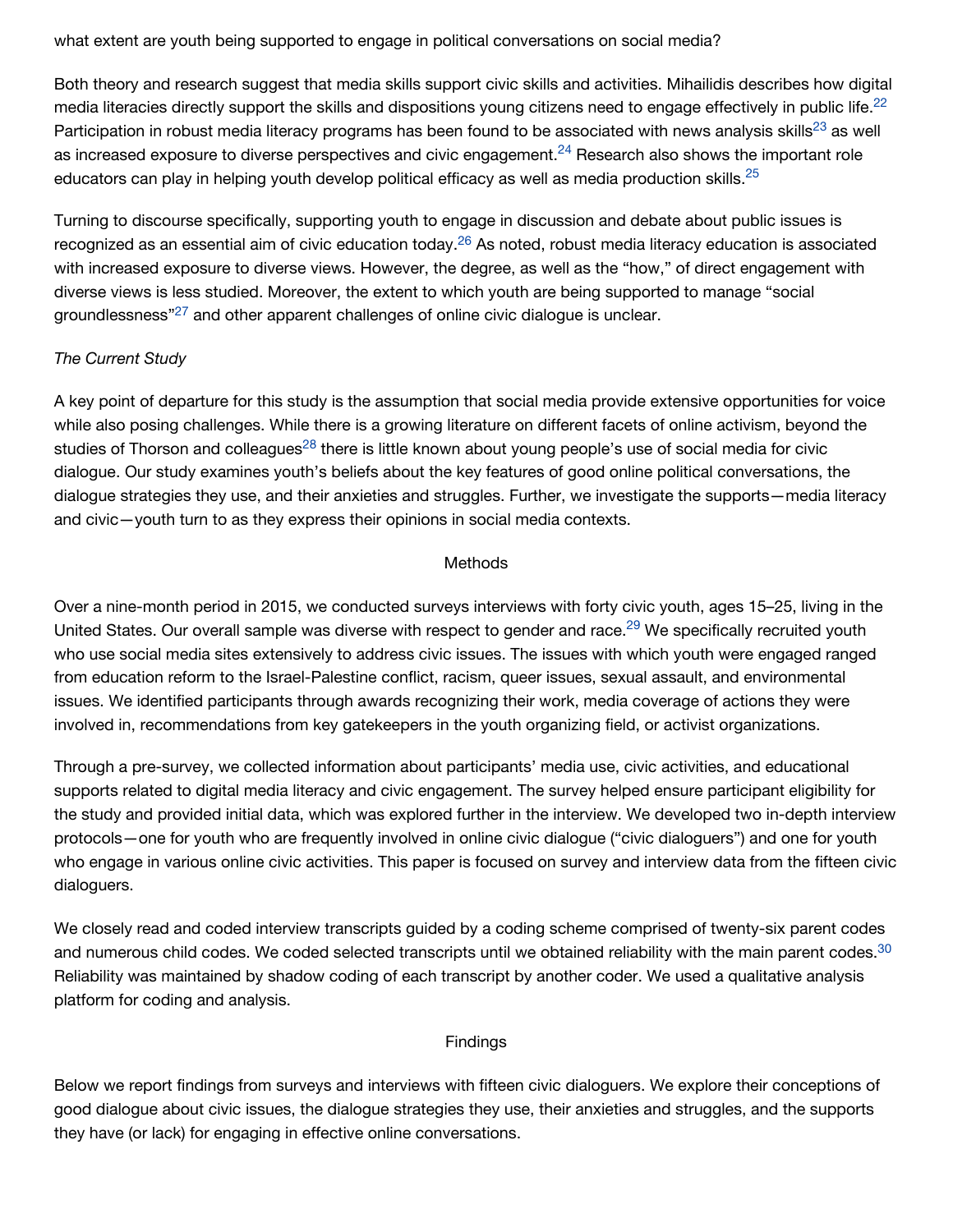#### *Good and Bad Online Conversations*

Participants in our study had well-defined conceptions of good, and bad, online dialogue. Not surprisingly, good and bad conceptions often reflected one another. For example, a good discussion occurs when participants stick with the topic at hand, and a bad discussion is when participants bring in irrelevant information. Consequently, we focus on features of good dialogue, as they also indicate negative features. In their interviews, youth described numerous features of good online dialogue. Our current analysis surfaced three broad characteristics: *informed*, *diverse*, and respectful.Seventeen-year-old Sarah,<sup>31</sup> an anti-bullying activist, shares:

A *good* online discussion to me is where people are well informed; they know their facts, but, at the same time, they're not pushing their facts on anybody, and they're really, really respectfully conveying them to people. It's okay to have different opinions. A good online discussion doesn't mean everybody agrees; it's just that if they disagree, they respectfully disagree.

For many of our participants, productive exchanges are more likely when those involved have a good understanding of the issue and can craft well-written, structured contributions. Included here would be the use of proper grammar, trustworthy evidence, substantive views, and a professional tone. Good discussions also involve engaging different perspectives and pushing an individual's thinking in new directions. The introduction of new perspectives and pointed questions asking for clarification allow conversations to go beyond the stilted agreement of like-minded discussants. Finally, signs of respect such as appreciative comments characterize good dialogue. Respect is also conveyed in statements that show active listening, support and non-judgment, inclusive language, and generous spirit.

While our participants all agree that good dialogue involves informed opinions, diverse views, and respectfulness, there is variation in how these features are weighted and enacted. Indeed, we often found differences between participants' conceptions of good dialogue and their actions. Also, participants' goals for dialogue influenced their actions. We observed three distinct goals for dialogue: *persuading others*, *educating others*, and *learning with others*.

When a dialoguer's goal is to educate others or learn from discussions, sharing articles via hyperlinking is common. Nineteen-year-old Bill regularly "post[s]…resources and links for [people] to check out" and adds "I'd love to hear what you think about it." Other participants, notably those who are looking convince others of their perspective, reject hyperlinking as a strategy. Scooby, a prototypical persuader, explained, "I hate when things devolve into article posting. …No, this is not helpful. *You* read it, then tell me what you gained from it, and make the case yourself." For twenty-one-year-old Scooby, active in Israel-Palestine affairs, hyperlinking is a conversation stopper; he simply ignores links.

For most participants, respect is a fundamental ingredient in good dialogue. Respectful dialogue is not rude, meanspirited, insulting, nor judgmental. However, youth who aim to persuade others via dialogue are willing to lower the respect bar somewhat in order to make the discussion "productive." Scooby values discussions that "generally have a tone of respectfulness;" however, he also contends that "you can be a little condescending [in order to] get your point across."

Further, seventeen-year-old Cortana, an activist for student voice and feminist issues, is okay with "very inflammatory, radical" posts as they bring "an interesting voice to the conversation" and satisfy the need for diverse perspectives.

The clarity with which our participants articulate the features of good dialogue is heartening. How do young dialoguers go about putting their conceptions into practice? What particular strategies do they employ when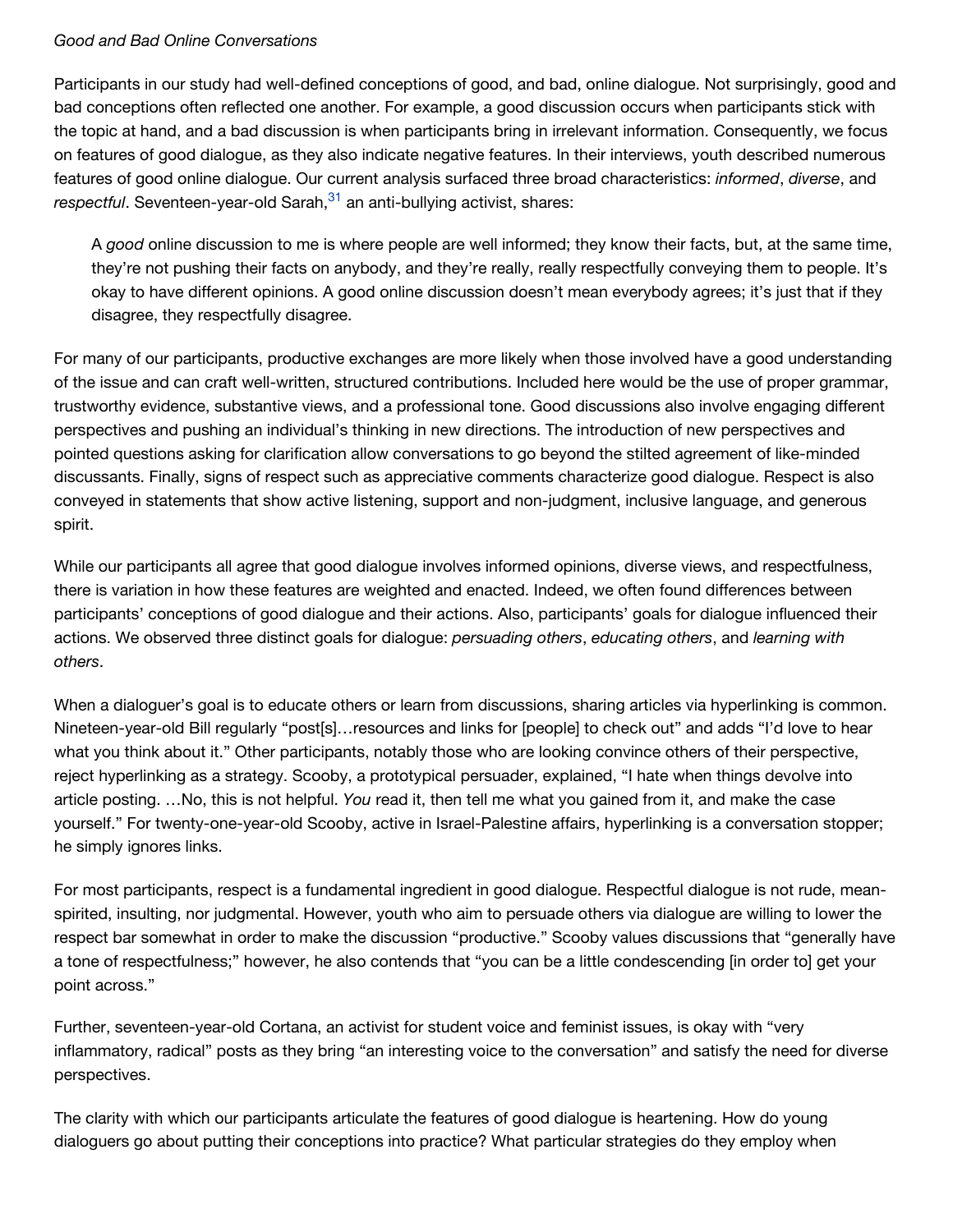#### *Savvy Moves and Tactics*

The young activists we interviewed are savvy and, in many respects, confident users of a variety of online moves aimed at amplifying their voices and engaging others in political conversations. Most participants reported making strategic moves, including educating (*n*=15), sharing their points-of-view (*n*=15), mobilizing others on behalf of a cause( $n=13$ ), and advocating ( $n=10$ ). Frequent online tactics<sup>32</sup> included circulating civic content by retweeting, "sharing," or hyperlinking (*n*=15), along with strategically crafting the tone (*n*=14; e.g., neutral, professional, casual) and style of their posts by using slang, humor, or irony (*n*=14). Youth also described planning the timing and adjusting the frequency of their posts (*n*=13) and incorporating multimedia to draw attention to their posts (*n*=13). Scooby, mentioned above, described his tactics as follows:

When you're dealing with online presence, when you're talking about something online, and you're preaching to your community of peers, it's not enough to simply be right and be informative. There needs to be a little flair. There has to be something that's gonna get people excited to endorse it, or to like it. And so that's where a hint of condescension can come in and can be impactful, when people are like, "Yeah!" like, "Get him." There's a little biting, without being disrespectful, just like that little extra panache. It can go a long way.

Some moves and tactics are much less prevalent among the civic youth but important nonetheless. For example, some youth discuss setting dialogue norms (*n*=2), explicitly acknowledging (*n*=3) and appreciating (*n*=4) others' ideas, admitting one's own uncertainty (*n*=2), and making efforts to keep the conversation focused (*n*=3). Notably, many of these less-used strategies focus on dialogical and procedural aspects of communication rather than oneway dissemination of information. The extent to which these strategies are used to navigate diverse perspectives, especially outright disagreements, was a further question in our study.

#### *Disagreement/Conflict Strategies*

Conflict is a frequent ingredient in online political conversations. A handful of youth pursue dialogical moves and tactics to engage and persuade others when disagreements arise. Their strategies include elaborating or reiterating their perspectives (*n*=3); questioning (*n*=3), appreciating (*n*=2), and quoting others (*n*=1); acknowledging (*n*=1) others' points before presenting other points of view; and sharing links to related articles or discussions (*n*=1). For example, Scooby leverages the text-based nature of online discussions and "enumerates" key points made by an opponent, using direct quotes from their statements, and then "refutes" each point in turn, all while attempting to use a neutral tone.

Despite the various strategies mentioned by Scooby and a few others, young people's toolkits for managing conversations with disagreements and/or conflicts were somewhat limited. Only one-third of participants (*n*=5) reported deploying more than three different moves and tactics to respond to a disagreement or conflict. And, despite their commitment to using social media for civic ends, most youth (*n*=11) reported efforts to avoid conflict by not initiating or entering into conversations on controversial topics or scaling back their audience (e.g., posting only to a select group of people). For example, Tara, a twenty-two-year-old focused on racial justice, feminism, and LGBT issues, described engaging only on platforms where she can control the audience:

I think when you post on news websites, it's open to everyone to see. [But] I think Facebook and Tumblr is more contained to…my followers…and to whoever's friends with me… That's why I feel more comfortable engaging in those spaces than just throwing it out to the whole world and having whoever else, attack me.

Limiting one's audience to known others doesn't preclude disagreements from arising, though. All of our participants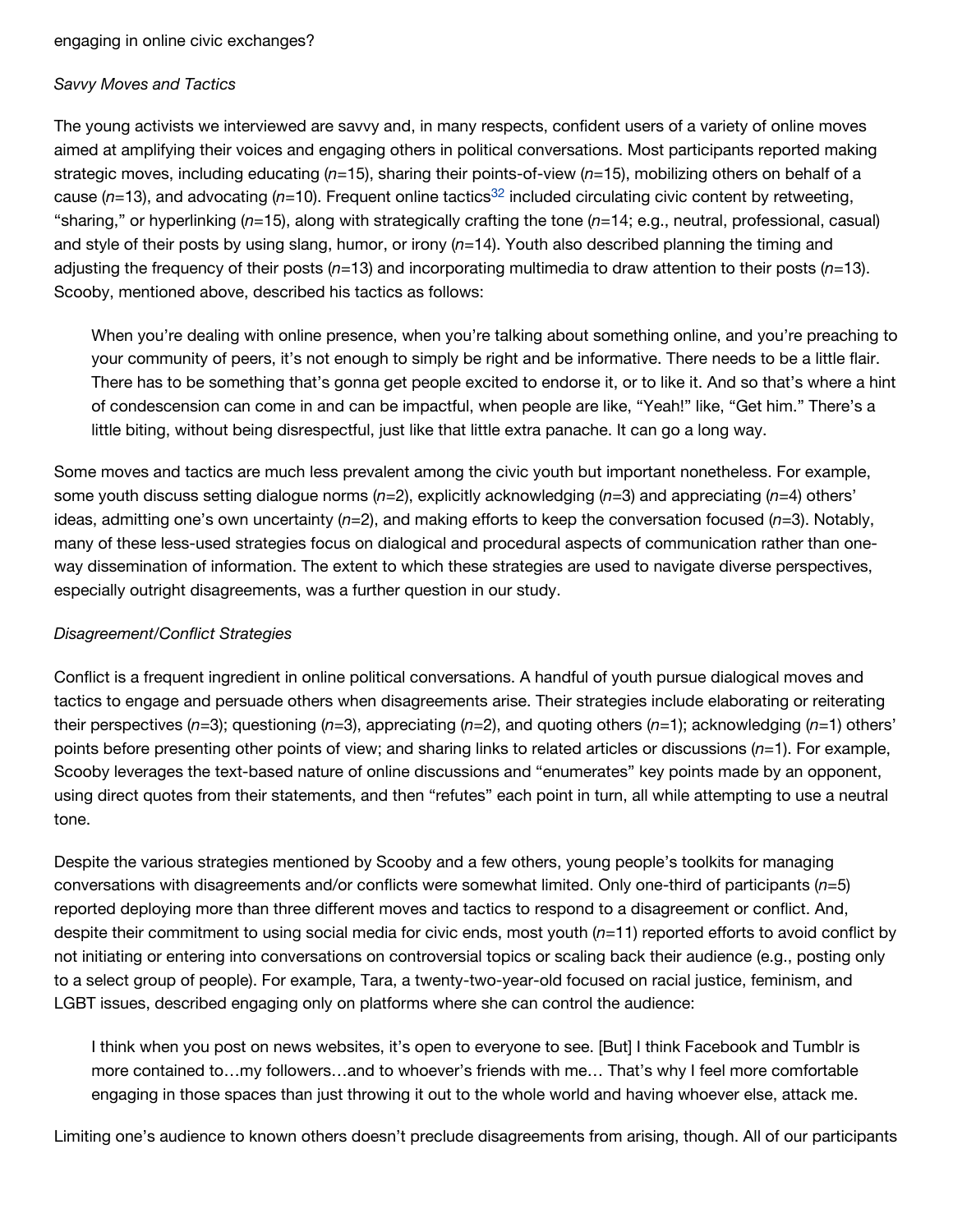described engagement with individuals who disagreed with them, and nearly all (*n*=14) mentioned instances of ignoring or exiting conversations when they became heated, irrelevant, or took on an offensive tone. A few reported "unfriending" or "blocking" aggressive or difficult individuals on social media (*n*=2).

Occasionally, though, youth reported staying with disagreements and actually arriving at a satisfactory resolution. For example, Sassy, a twenty-five-year-old race and juvenile justice organizer, describes "working it out" with another online commenter:

It was just some random article that we were both commenting on… [The commenter] talked about her work with people of color and her being very frustrated. We were on two different sides, and… It was very frustrating 'cause I could see that she was doing good work and I didn't want to discredit her work, but the criticism whatever criticism she was giving—I felt like she didn't really understand the issue from people of color, or my standpoint, I should say… There were some points where we got really just upset at each other, but we stuck to it. We worked it out until we came to…a great ending, I think, given the context or the conversation. And I think she walked away understanding what I felt, and I walked away sort of seeing her view. And I think that that's a great conversation.

Sassy's persistence and "happy ending" are noteworthy. However, more often than not, even those who emphasize the importance of engaging with different perspectives end up withdrawing when exchanges become contentious. Overall, the most common strategy for managing disagreements was to ignore or withdraw. Underlying participants' actions, or inactions, were range of anxieties that left youth feeling uncertain about how to navigate certain online discussions.

#### *Uncertainties and Struggles*

Our conversations with civic youth revealed several areas in which they feel uncertain about, or otherwise struggle with, online political conversations. When asked if they ever felt uncertain about posting something political on social media, all but one of our interviewees (*n*=14) responded in the affirmative. And some youth (*n*=6) indicated that uncertainty is a recurring, if not constant, emotion that they grapple with as they engage online. For example, Audrey a twenty-five-year-old environmental activist, says that she feels hesitation "probably every time" she posts. Similarly, Ann, an eighteen-year-old animal rights activist, always feels "hesitant" or "nervous" about posting political statements. Even the most confident dialoguer we spoke with indicated he worries "every time" he posts something about his main issue, Israel-Palestine.

The specific concerns that underlie these feelings of uncertainty vary somewhat, but all hover around audience reaction. A few participants worry about unintended audiences, such as current or future employers. These youth express concerns about getting into trouble or losing a job opportunity because of a political online post. However, most youth focused on the reception of immediate, intended audiences, such as current Facebook friends and Twitter followers. Concerns included "flooding people's feeds" with political content and consequently "pissing people off." Michael, a twenty-five-year-old activist who is interested in environmental issues and racial justice, explained, "If I post too often, I worry that people will begin to take my posts less seriously."

Other youth shared worries about the potential for negative exchanges when they disagree about something. Anticipating negative comments is a major source of anxiety for Sarah, a seventeen-year-old feminist activist, who says:

I don't wanna purposely provoke anything. And I know that they are important issues, and I know that I should feel comfortable voicing out my opinion, but personally I just don't feel comfortable if I know someone is gonna argue with me. I just don't want to put myself in that situation.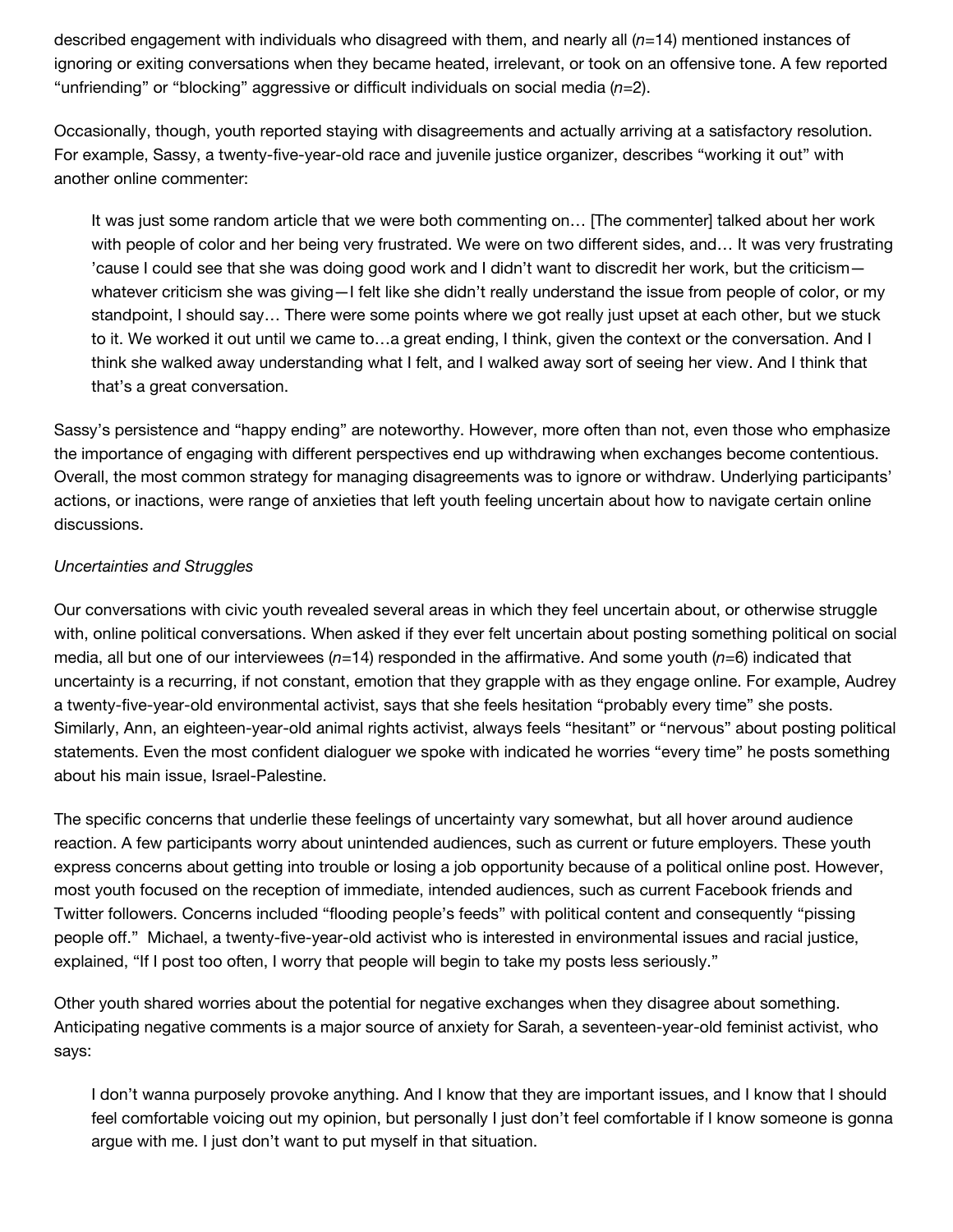Julian, an assertive fifteen-year-old feminist blogger, explained her anxieties about "coming out" online: "The only hesitation I had was getting more hate than I already do. Because I get a lot of hate from being a feminist… I've been called a Satan-worshipping lesbian dyke whore (which is hilarious). So I would worry that I would get a lot of hate and death threats." All told, while youth are managing their own emotions—often anxiety and fear—around online political talk, they are also anticipating, and attempting to manage, the emotional reactions of their audiences.

Related to this, several youth expressed concerns about engaging in a discussion and unintentionally offending someone out of ignorance. For example, Audrey shared, "And you always feel like, 'What if you say the wrong thing?' And it's gonna go really far, and it's semi-permanent because it's on the Internet. It's easy for me to get caught up in being really worried about… saying something offensive, or what have you."

Like Audrey, several youth either alluded to or explicitly cited the qualities of the online space that can make political discussions challenging. They mentioned the persistence of online content and the fact that it's "easy" to post something impulsively on social media. Several youth spoke about the challenge of communicating tone on social media. For many youth, these qualities make social media a challenging place to have productive discussions and, as noted above, withdrawing from contentious exchanges is common. Overall, the anxieties and concerns expressed by these youth raise important questions about supports to sustain their online participation.

#### *Supports*

In our interviews with young dialoguers, we asked various questions about where, how, and from whom they learn to discuss political issues on social media. We were particularly interested in who, if anyone, was supporting their efforts to engage with conflicting perspectives and manage the emotional toll of online participation. All young dialoguers mentioned a peer (*n*=7), family member (*n*=5), or educator / other non-family adult (*n*=11) as someone they have learned from regarding "how to" or "whether to" participate in online civic discussions (fig. 1). Interestingly, the vast majority of participants (*n*=12) explicitly mentioned a lack of support for certain aspects of doing civics online. We also observed a dominance of self-directed learning strategies (*n*=14) where direct advice was absent. Moreover, several participants (*n*=10) filled this support gap themselves by offering advice to peers.





All fifteen participants reported learning about online engagement vicariously through various role models and/or negative models, and a few mentioned receiving direct advice. The individuals they learned from included internship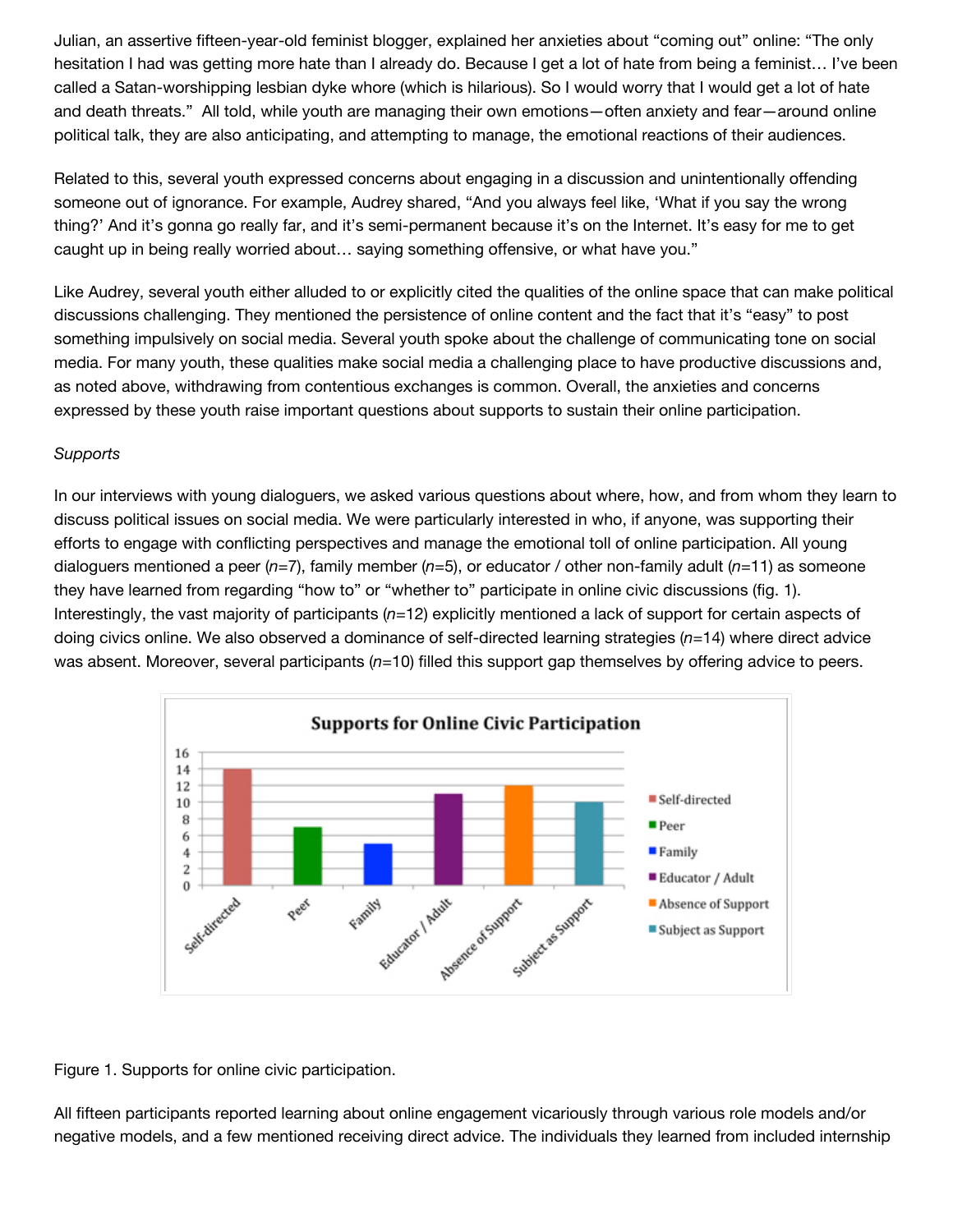advisors, teachers, college professors, social media icons and bloggers, established social justice activists, authors, and sometimes siblings, parents, or peers. Often, young dialoguers looked up to people who had large online followings, generated lengthy comment threads, and imbued their posts with respect and positivity.

Where present, direct advice took the form of explicit "tips" for structuring comments in response to online articles, using appropriate tone and style (i.e., being respectful), learning how to understand others' perspectives, and strategic uses of platform-specific affordances. For example, Ann shared that her internship advisor provided "tips for writing online comments on articles" and said "he's been probably the biggest influence on helping me be productive online." Similarly, Julia, a twenty-three year-old interested in climate change and immigration reform, mentioned that her organization paid for her to attend "a couple of trainings on how to use email and social media."

Despite these examples, only a few participants described formal supports for how and whether to engage civically online. More often, young dialoguers mentioned learning by observing others participating in discussions. Bill, a participant focused on education reform, explained, "a lot of it is also learning as you go and seeing what other people do."

In addition, participants reported learning "what not to do" by observing anti-mentors who they described as combative, disrespectful, offensive, and, more broadly, not contributing to productive online discussions. All but three participants (*n*=12) gave examples of anti-mentors. These anti-mentors included journalists of major news networks, administrators of online community forums, unknown online commenters (i.e., individuals who were outside participants' social networks), and peers. As with the role models, young civic dialoguers learned how to effectively convey messages by reflecting on tone (e.g., not being too blunt, respecting other opinions, using professional language) and posting timing and frequency (e.g., not posting too often so others leave the discussion or unfollow their posts), being mindful of bias, and refraining from sharing tangential or personal issues in civic spaces. Participants told us that they actively avoided these maladaptive approaches and adjusted their own behaviors accordingly. For example, when asked how an anti-mentor influenced her, Ann told us, "Well, it's definitely made me realize what not to do and like seeing that makes me just kind of think about how I'm posting and think about how other people might perceive it."

Youth clearly learn valuable insights about online tone, style, and language by observing other dialoguers. Even so, direct, formal supports for managing the complexity of online dialogue were often desired but absent or insufficient. Michael shared:

I don't think there's been a lot of places to learn it in school… Almost all of it was just learning it from peers and sometimes even the classes I took that might have been related to it might've been a little outdated. Like not relevant to the most current way that people are communicating.

Michael learned from peers but also indicates a gap in formal supports for online participation. Not only is instruction about online civic participation typically missing from curricula but also, where it exists, it tends to be "outdated," not addressing current media contexts.

Aggregating pre-interview survey data across the dialoguers revealed similar support gaps. For example, nearly half of participants (*n*=6) indicated that they never learned how to create and share digital media as part of formal classes in school, and five mentioned having a few such learning experiences. Only two participants reported having this type of instruction often. Similarly, most participants (*n*=10) reported never having been formally taught how to share their perspectives about social or political issues via online platforms, while only two said this happened often (fig. 2). Interestingly, the majority of participants (*n*=9) did report having classroom discussions a few times about finding different perspectives on the Internet, though much fewer reported such learning happening often (*n*=3).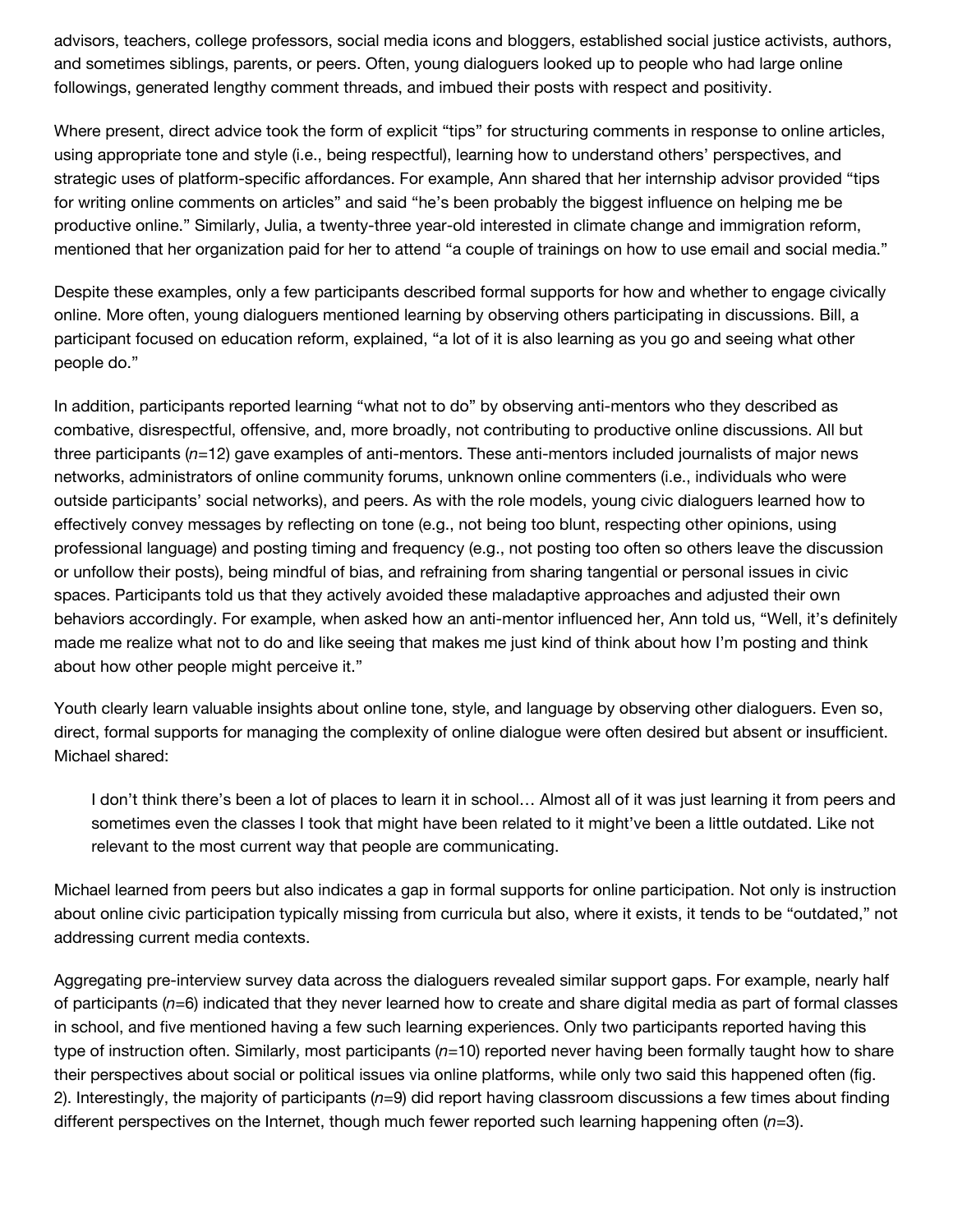

Figure 2. In school, participants discussed how to effectively share perspective on social or political issues online.

In our interviews, twelve youth specifically described absences of support for online dialogue. As noted, these participants mentioned frequent experiences with conflict and a lot of uncertainty about how to respond to it. They spoke of emotional vulnerabilities and lack of platform-specific knowledge and frequently wished they had learned how to respond to personal attacks, structure their comments productively, and express their voices confidently.

In sum, young dialoguers in our study reported having models to learn from—both good and bad—but more often learned by observing rather than receiving formal support. Self-directed learning was reported by nearly all participants (*n*=14) and most frequently co-occurred with observing various online role models. Therefore, selfdirected learning and informal supports both played the largest roles in their online participation. While learning as they go works well for a few young dialoguers, others express a clear need for stronger supports.

#### **Discussion**

Our data suggest that civic youth who engage in political conversations on social media are making their way in a complex, often challenging context. In relation to Couldry's conceptualization of voice as process and value, we find that the *process* of expressing one's voice in exchanges with peers and fellow citizens is vexed for many youth even for committed activists who appear to have extensive repertoires for civic dialogue.<sup>33</sup> Indeed, our findings echo Thorson's (2014) observations and argument that online dialoguers face uncertainties, or a "social groundlessness," and anxieties about audience reaction, especially conflict. Yet, our data offer further insights into the models of good dialogue youth aspire to, the moves and tactics they adopt, and the supports (or lack thereof) at their disposal.

Youth had clear conceptions of good online political conversations. Across the sample, we saw consensus about the key features of such conversations—they are informed, respectful, and engage different perspectives. Yet, the emphasis placed on one feature or another—especially tolerance for conversations that are less respectful depends on participants' goals for their discussions. Compared with participants who aim to educate or learn from online discussions, those who aim to "win" by persuading others of their perspective are more willing accept a little incivility for the sake of a productive exchange.

The specific moves and tactics civic participants use to engage in online dialogue are informed by their dialogue conceptions and civic goals. However, in the face of real or potential conflict, the value many place on engaging with diverse perspectives is undercut by feelings of anger, fear, or anxiety. Indeed, the repertoire of moves that young activists use when they engage in conversations with disagreements or conflicts is a small subset of the moves and tactics that they report using overall. That is, the set of dialogue strategies that young people use decrease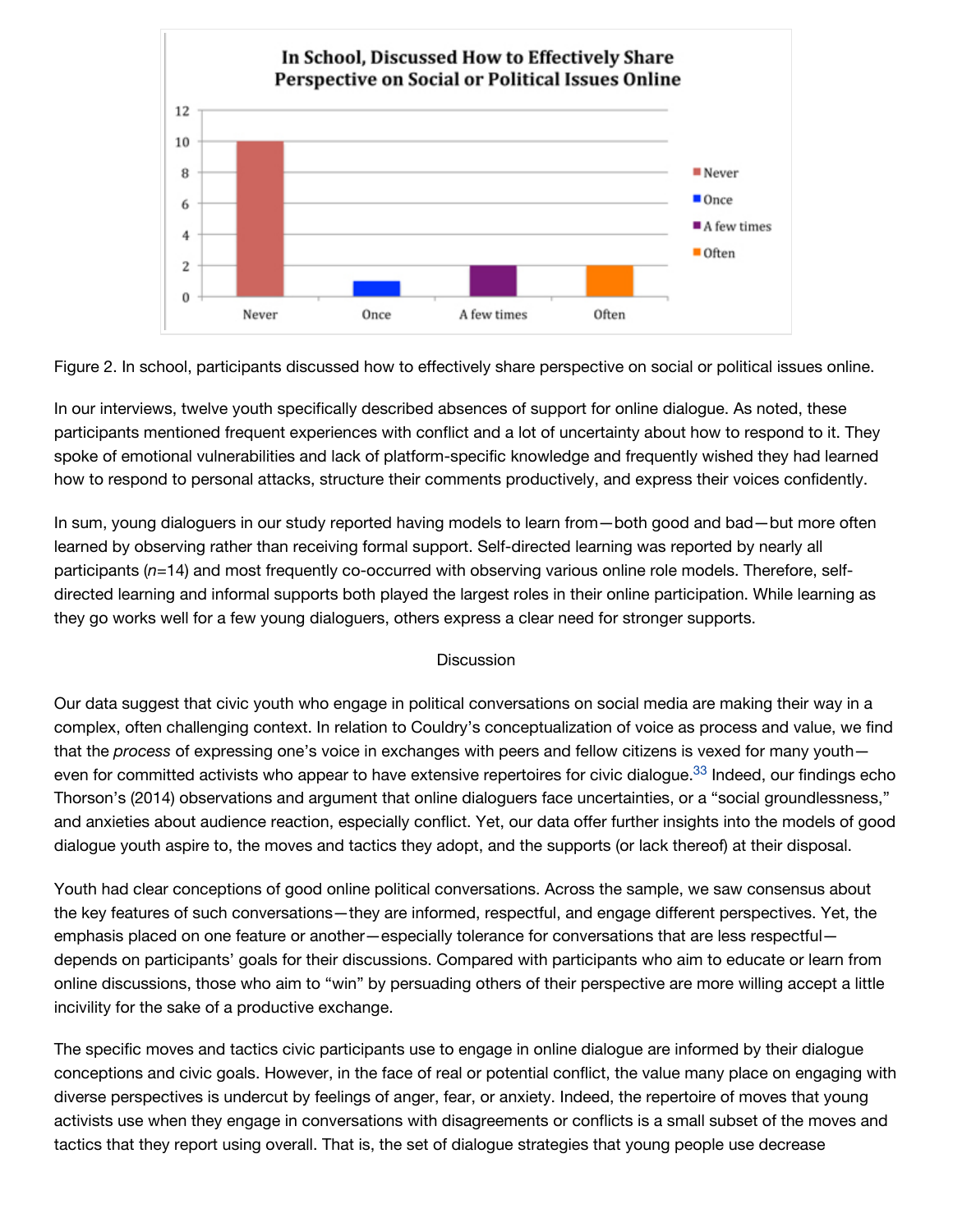significantly when conversations turn difficult. The most common response by participants is to ignore or withdraw from such conversations. While these young activists pursue creative ways to strategically position themselves and push their own activist agenda online, they experience difficulties when it comes to conversations that require them to "stick it out," or genuinely listen to and engage with diverse perspectives. In reality, then, many youth prioritized respectful, conflict-free exchanges over those that met their stated ideal of engaging different perspectives. Overall, we observed that youth often failed to realize their conceptions of ideal political conversations due to discomfort and an apparent lack of efficacy around navigating disagreements. Developing skills is this area is an acknowledged priority of civic education,<sup>34</sup> yet most youth in our study reported few direct supports for developing these skills.

The findings presented here offer evidence of a lacuna in formal supports for digitally active civic youth. The youth in our study often employ—and admittedly gain valuable insights from—self-directed learning strategies. Yet they also expressed a need and desire for support regarding the "how to" of using digital platforms effectively and engaging in productive exchanges—especially exchanges where diverse views (and often conflict) surface. They also need support for managing the emotional toll that online civic participation can have. Our analysis revealed that although youth have both online and offline role models, the quantity and quality of direct support received varies greatly. While these young people demonstrate creative moves and tactics to amplify their civic voices, they also report challenges that, in the absence of formal support, cause uncertainties, especially around managing conflicts. Hodgin's work, which discusses five stages of opportunity for educators to support youth online participation, is highly relevant here.<sup>35</sup> Hodgin's study of a school-based online program suggests that educators—and welldesigned platforms—can help young people practice productive online dialogue and build dialogic communities.

The current findings are based on a small, exploratory study of young people who are both digitally and civically active. We therefore cannot make claims about all youth who use social media to engage in political discussions. Exploring the moves and tactics of a larger population of youth, and adult, civic dialoguers—especially their strategies for engaging with disagreements—would be a worthwhile next step. Yet our small, qualitative study suggests important dynamics and tensions that some youth are negotiating as they use social media to do civics. Above all[,](http://www.jodml.org/2016/06/27/getting-into-the-fray-civic-youth-online-dialogue-and-implications-for-digital-literacy-education/#footnote-36) our study confirms the need, indicated by Mihailidis and others,<sup>36</sup> for integrating digital media literacy supports with quality civic learning experiences. In particular, youth need practice with and support for engaging productively with diverse perspectives—a vital yet often unachieved goal of civic education.

#### Bibliography

boyd, danah. "Social Network Sites as Networked Publics: Affordances, Dynamics, and Implications." In *A Networked Self: Identity, Community, and Culture on Social Network Sites*, edited by Zizi Papacharissi, 39-58. New York: Routledge, 2011.

Coleman, Stephen, David E. Morrison, and Michael Svennevig. "New Media and Political Efficacy." *International Journal of Communication* 2 (2008): 21.

Couldry, Nick. *Why Voice Matters: Culture and Politics After Neoliberalism*. Thousand Oaks, CA: SAGE Publications, 2010.

Diakopoulos, Nicholas, and Mor Naaman. "Towards Quality Discourse in Online News Comments." In *Proceedings of the ACM 2011 Conference on Computer Supported Cooperative Work (CSCW '11 Hangzhou, China—March 19- 23, 2011)*, 133-42. New York: Association for Computing Machinery, 2011.

Earl, Jennifer, and Katrina Kimport. D*igitally Enabled Social Change: Activism in the Internet Age.* Cambridge, MA: The MIT Press, 2013.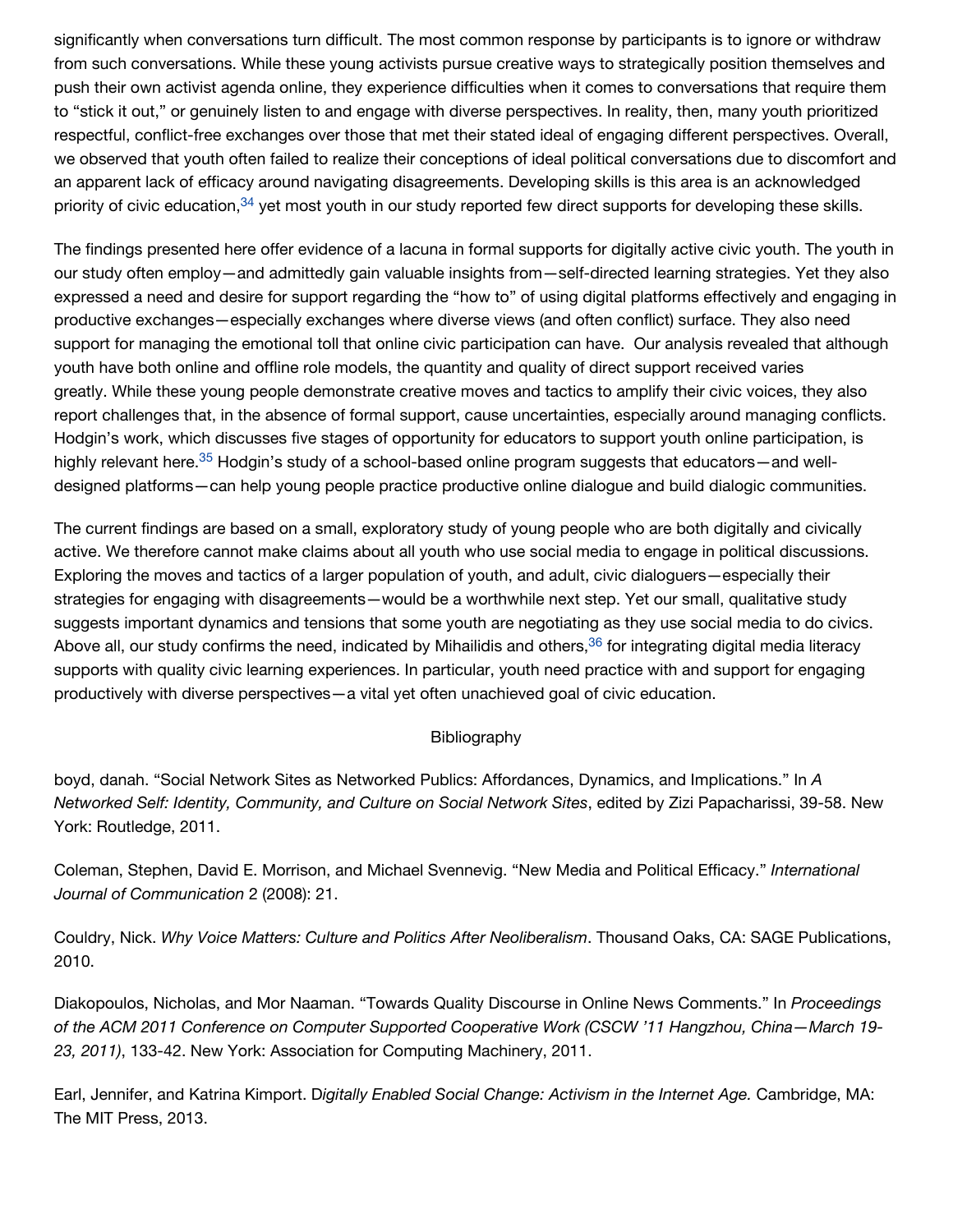Eliasoph, Nina. *Avoiding Politics: How Americans Produce Apathy in Everyday Life.* Cambridge: Cambridge University Press, 1998.

Flanagan, Constance A., and Nakesha Faison. "Youth Civic Development: Implications of Research for Social Policy and Programs." *Social Policy Report* 15, no. 1 (2001): 3-14.

Goodman, Steven, and Carolyn Cocca. "Youth Voices for Change: Building Political Efficacy and Civic Engagement through Digital Media Literacy." *Journal of Digital and Media Literacy* 1, no. 1 (2013). Accessed January 7, 2016. [http://www.jodml.org/2013/02/01/youth-voices-for-change/.](http://www.jodml.org/2013/02/01/youth-voices-for-change/)

Habermas, Jürgen. "Three Normative Models of Democracy." *Constellations* 1, no. 1 (1994): 1-10.

Habermas, Jürgen. *The Structural Transformation of the Public Sphere: An Inquiry into a Category of Bourgeois Society*. Cambridge, MA: MIT Press, 1991.

Hodgin, Erica. "Educating Youth for Online Civic and Political Dialogue: A Conceptual Framework for the Digital Age." *Journal of Digital and Media Literacy* 4, no. 1 (2016).

Jacobs, Lawrence R., Fay Lomax Cook, and Michael X. Delli Carpini. *Talking Together: Public Deliberation and Political Participation in America*. Chicago: University Of Chicago Press, 2009.

James, Carrie. *Disconnected: Youth, New Media, and the Ethics Gap*. Cambridge, MA: MIT Press, 2014.

Kahne, Joseph, Nam-Jin Lee, and Jessica Timpany Feezell. "Digital Media Literacy Education and Online Civic and Political Participation." *International Journal of Communication* 6 (2012): 24.

Kahne, Joseph, Jacqueline Ullman, and Ellen Middaugh. "Digital Opportunities for Civic Education." In *Civics 2.0: Citizenship Education for a New Generation*. Washington, D.C.: American Enterprise Institute for Public Policy Research, 2011.

Martens, Hans, and Renee Hobbs. "How Media Literacy Supports Civic Engagement in a Digital Age." *Atlantic Journal of Communication* 23, no. 2 (2015): 120-37.

Middaugh, Ellen, Benjamin Bowyer, and Joseph Kahne. "U Suk! Norms of Online Political Discourse and the Implications for Youth Civic Development and Engagement." Unpublished manuscript, last modified 2015.

Mihailidis, Paul. *Media Literacy and the Emerging Citizen: Youth, Engagement and Participation in Digital Culture*. New York: Peter Lang Publishing, 2014.

Morozov, Evgeny. *The Net Delusion: The Dark Side of Internet Freedom*. New York: PublicAffairs, 2012.

Mutz, Diana C. *Hearing the Other Side: Deliberative Versus Participatory Democracy*. Cambridge: Cambridge University Press, 2006.

Shresthova, Sangita. "Between Storytelling and Surveillance: The Precarious Public of American Muslim Youth." In *By Any Media Necessary: Mapping Youth and Participatory Politics,* edited by Henry Jenkins, Sangita Shresthova, Liana Gamber-Thompson, Neta Kligler-Vilenchik, 149–85. New York: New York University Press, 2016.

Thorson, Kjerstin. "Facing an Uncertain Reception: Young Citizens and Political Interaction on Facebook." *Information, Communication & Society* 17, no. 2 (2014): 203-16.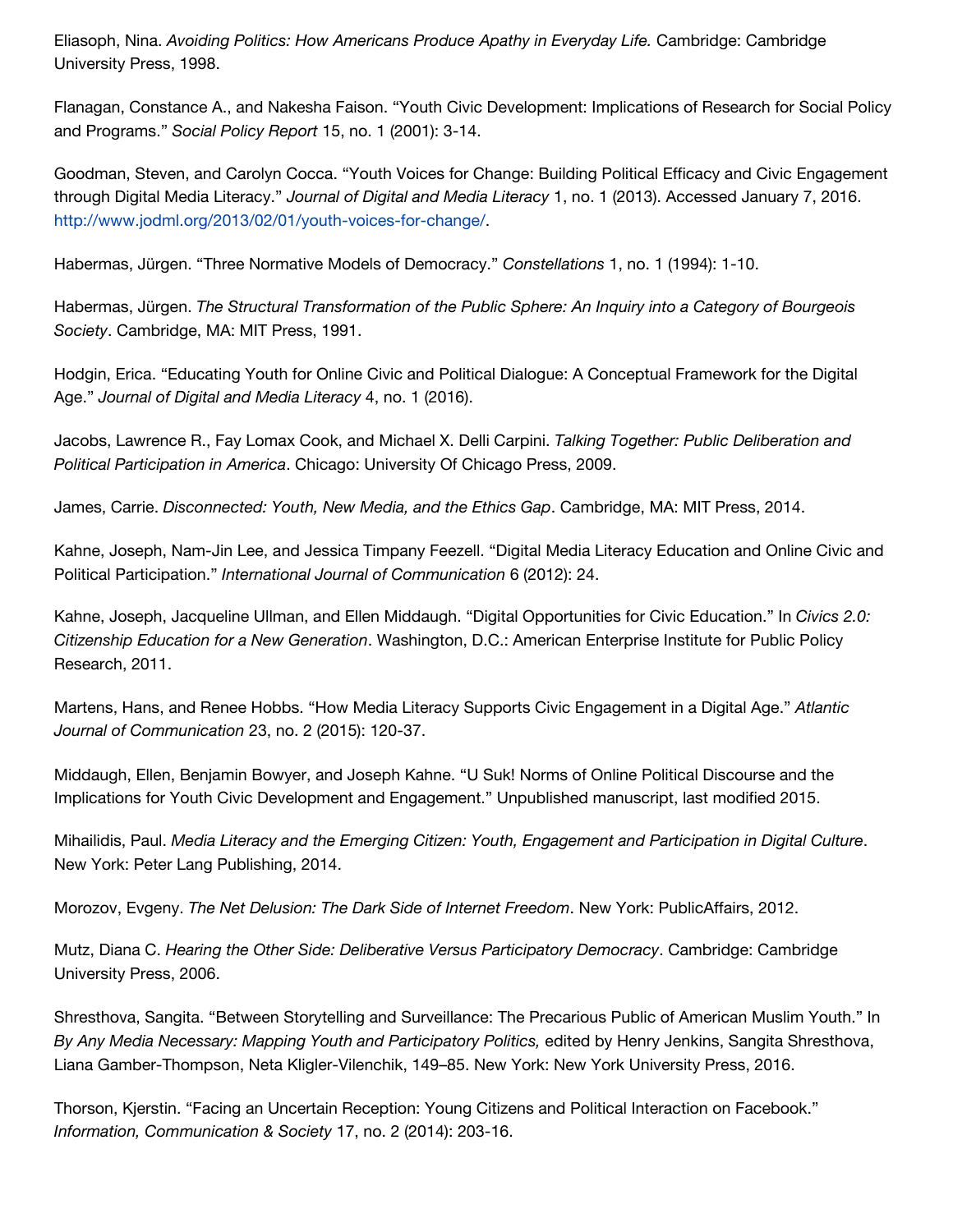Thorson, Kjerstin, Emily Vraga, and Neta Kligler-Vilenchik. "Don't Push Your Opinions on Me: Young Citizens and Political Etiquette on Facebook." In *Presidential Campaigning and Social Media: An Analysis of the 2012 Campaign,* edited by J.A. Hendricks and D. Schill. New York: Oxford University Press, 2014.

Warren, Mark E. "What Should We Expect from More Democracy? Radically Democratic Responses to Politics." *Political Theory* 24, no. 2 (1996): 241-70.

Weber, Patrick. "Discussions in the Comments Section: Factors Influencing Participation and Interactivity in Online Newspapers' Reader Comments." *New Media & Society* 16, no. 6 (2014): 941-57.

Weinstein, Emily C., Margaret Rundle, and Carrie James. "A Hush Falls Over the Crowd: Diminished Online Civic Expression Among Young Civic Actors." *International Journal of Communication* 9 (2015): 23.

Youniss, James. "Civic Education: What Schools Can Do to Encourage Civic Identity and Action." *Applied Developmental Science* 15, no. 2 (2011): 98-103.

### **Notes**  $($  $\leftarrow$  returns to text)

- 1. Nina Eliasoph, *Avoiding Politics: How Americans Produce Apathy in Everyday Life.* (Cambridge: Cambridge University Press, 1998); Diana Mutz, *Hearing the Other Side: Deliberative Versus Participatory Democracy*. (Cambridge: Cambridge University Press, 2006). ←
- 2. Ellen Middaugh, Ben Bowyer, and Joseph Kahne, "U Suk! Norms of Online Political Discourse and Implications for Youth Civic Development and Engagement" (unpublished manuscript, last modified 2015); Kjerstin Thorson, "Facing an Uncertain Reception: Young Citizens and Political Interaction on Facebook," *Information, Communication & Society* 17, no. 2 (2014): 203-16; Kjerstin Thorson, Emily Vraga, and Neta Kligler-Vilenchik, "Don't Push Your Opinions on Me: Young Citizens and Political Etiquette on Facebook," in *Presidential Campaigning and Social Media: An Analysis of the 2012 Campaign,* ed. J.A. Hendricks and D. Schill (New York: Oxford University Press, 2014). <
- 3. Nick Couldry, *Why Voice Matters: Culture and Politics After Neoliberalism* (Thousand Oaks, CA: SAGE Publications, 2010). ←
- 4. Stephen Coleman, David E. Morrison, and Michael Svennevig, "New Media and Political Efficacy," *International Journal of Communication* 2 (2008): 21. ←
- 5. Constance A. Flanagan and Nakesha Faison, "Youth Civic Development: Implications of Research for Social Policy and Programs," *Social Policy Report* 15, no. 1 (2001): 3-14. ←
- 6. Jürgen Habermas, "Three Normative Models of Democracy," *Constellations* 1, no. 1 (1994): 1-10; Jürgen Habermas, *The Structural Transformation of the Public Sphere: An Inquiry into a Category of Bourgeois Society* (Cambridge, MA: MIT Press, 1991). ←
- 7. Lawrence R. Jacobs, Fay Lomax Cook, and Michael X. Delli Carpini, *Talking Together: Public Deliberation and Political Participation in America* (Chicago: University Of Chicago Press, 2009). ←
- 8. James Youniss, "Civic Education: What Schools Can Do to Encourage Civic Identity and Action," *Applied Developmental Science* 15, no. 2 (2011): 98-103.[↵](http://www.jodml.org/2016/06/27/getting-into-the-fray-civic-youth-online-dialogue-and-implications-for-digital-literacy-education/#refmark-8)
- 9. Constance A. Flanagan and Nakesha Faison, "Youth Civic Development: Implications of Research for Social Policy and Programs," *Social Policy Report* 15, no. 1 (2001): 3-14.[↵](http://www.jodml.org/2016/06/27/getting-into-the-fray-civic-youth-online-dialogue-and-implications-for-digital-literacy-education/#refmark-9)
- 10. Nina Eliasoph, *Avoiding Politics;* Diana Mutz, *Hearing the Other Side*.[↵](http://www.jodml.org/2016/06/27/getting-into-the-fray-civic-youth-online-dialogue-and-implications-for-digital-literacy-education/#refmark-10)
- 11. Jennifer Earl and Katrina Kimport, D*igitally Enabled Social Change: Activism in the Internet Age* (Cambridge, MA: MIT Press, 2013). $\leftarrow$
- 12. danah boyd, "Social Network Sites as Networked Publics: Affordances, Dynamics, and Implications," in *A Networked Self: Identity, Community, and Culture on Social Network Sites*, ed. Zizi Papacharissi (Routledge, 2011), 39–58.[↵](http://www.jodml.org/2016/06/27/getting-into-the-fray-civic-youth-online-dialogue-and-implications-for-digital-literacy-education/#refmark-12)
- 13. Ellen Middaugh, Ben Bowyer, and Joseph Kahne, "U Suk!"←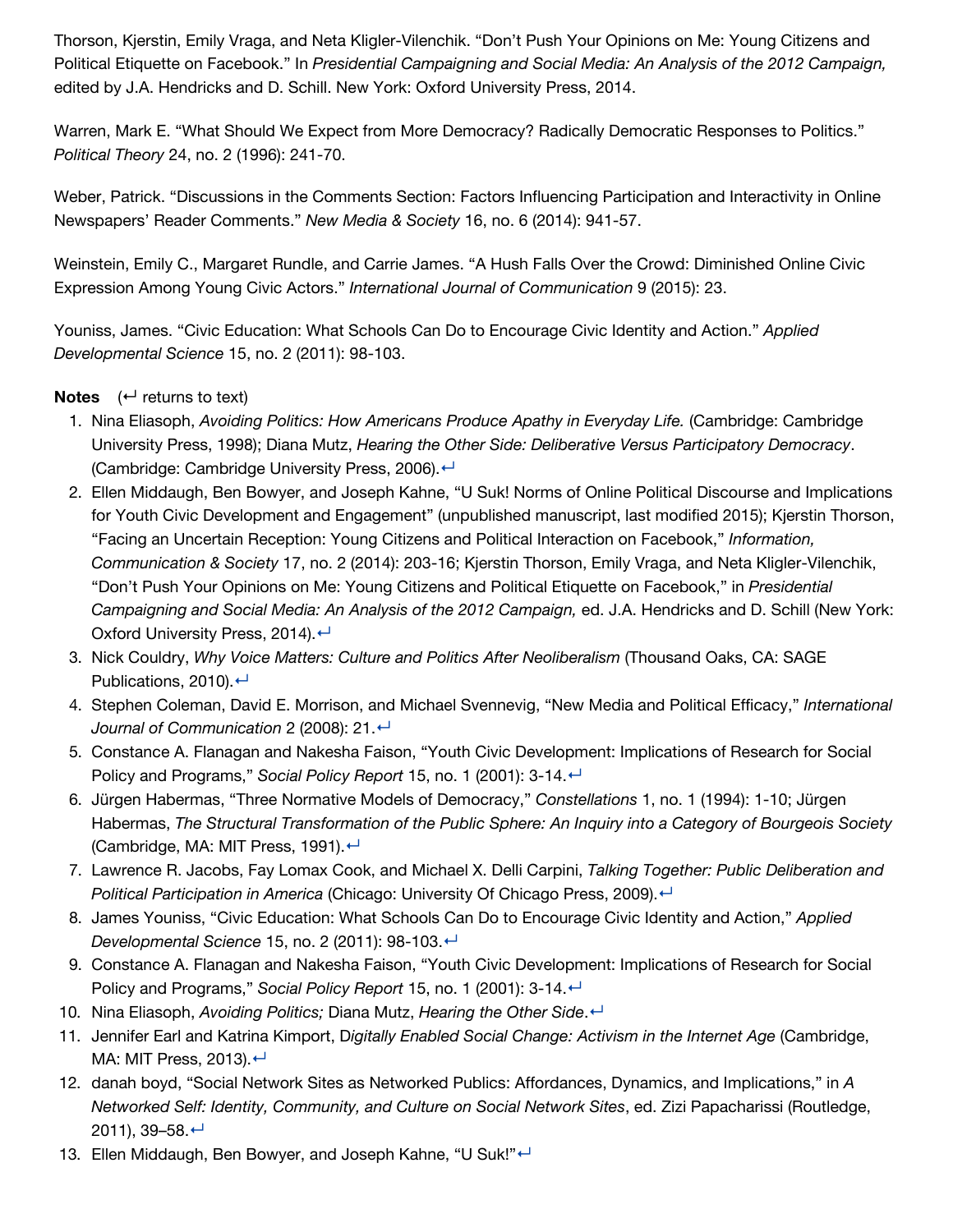- 14. Carrie James, *Disconnected: Youth, New Media, and the Ethics Gap (Cambridge, MA: MIT Press, 2014).*←
- 15. Evgeny Morozov, *The Net Delusion: The Dark Side of Internet Freedom* (New York: PublicAffairs, 2012); Sangita Shresthova, "Between Storytelling and Surveillance: The Precarious Public of American Muslim Youth," in *By Any Media Necessary: Mapping Youth and Participatory Politics,* ed. Henry Jenkins et al. (New York: New York University Press, 2016), 149–85; Emily C. Weinstein, Margaret Rundle, and Carrie James, "A Hush Falls Over the Crowd: Diminished Online Civic Expression Among Young Civic Actors," *International Journal of Communication* 9 (2015): 23.[↵](http://www.jodml.org/2016/06/27/getting-into-the-fray-civic-youth-online-dialogue-and-implications-for-digital-literacy-education/#refmark-15)
- 16. Shresthova, "Between Storytelling and Surveillance."←
- 17. Nicholas Diakopoulos and Mor Naaman, "Towards Quality Discourse in Online News Comments," in *Proceedings of the ACM 2011 Conference on Computer Supported Cooperative Work (CSCW '11 Hangzhou, China—March 19-23, 2011)* (New York: Association for Computing Machinery, 2011), 133-42; Patrick Weber, "Discussions in the Comments Section: Factors Influencing Participation and Interactivity in Online Newspapers' Reader Comments," *New Media & Society* 16, no. 6 (2014): 941-57.[↵](http://www.jodml.org/2016/06/27/getting-into-the-fray-civic-youth-online-dialogue-and-implications-for-digital-literacy-education/#refmark-17)
- 18. Thorson, "Facing an Uncertain Reception," 204. ←
- 19. Warren's concept of "social groundlessness" is utilized by Thorson in "Facing an Uncertain Reception: Young Citizens and Political Interaction on Facebook." *See* Mark E. Warren, "What Should We Expect from More Democracy? Radically Democratic Responses to Politics," *Political Theory 24*, no. 2 (1996): 241-70. ←
- 20. Thorson, "Facing an Uncertain Reception."←
- 21. Ibid.[↵](http://www.jodml.org/2016/06/27/getting-into-the-fray-civic-youth-online-dialogue-and-implications-for-digital-literacy-education/#refmark-21)
- 22. Paul Mihailidis, *Media Literacy and the Emerging Citizen: Youth, Engagement and Participation in Digital Culture* (New York: Peter Lang Publishing, 2014). $\leftarrow$
- 23. Hans Martens and Renee Hobbs, "How Media Literacy Supports Civic Engagement in a Digital Age," *Atlantic Journal of Communication* 23, no. 2 (2015): 120-37 ↔
- 24. Joseph Kahne, Nam-Jin Lee, and Jessica Timpany Feezell, "Digital Media Literacy Education and Online Civic and Political Participation," *International Journal of Communication* 6 (2012): 24; Joseph Kahne, Jacqueline Ullman, and Ellen Middaugh, "Digital Opportunities for Civic Education," in *Civics 2.0: Citizenship Education for a New Generation* (Washington, D.C.: American Enterprise Institute for Public Policy Research, 2011). ←
- 25. Steven Goodman and Carolyn Cocca, "Youth Voices for Change: Building Political Efficacy and Civic Engagement through Digital Media Literacy," *Journal of Digital and Media Literacy* 1, no. 1 (2013), accessed January 7, 2016, <http://www.jodml.org/2013/02/01/youth-voices-for-change/>; Erica Hodgin, "Educating Youth for Online Civic and Political Dialogue: A Conceptual Framework for the Digital Age," *Journal of Digital and Media Literacy* 4, no. 1 (2016). ←
- 26. James Youniss, "Civic Education: What Schools Can Do to Encourage Civic Identity and Action," *Applied Developmental Science* 15, no. 2 (2011): 98-103.[↵](http://www.jodml.org/2016/06/27/getting-into-the-fray-civic-youth-online-dialogue-and-implications-for-digital-literacy-education/#refmark-26)
- 27. Warren, "What Should We Expect from More Democracy?" $\leftarrow$
- 28. Thorson, "Facing an Uncertain Reception;" Thorson and Kligler-Vilenchik, "Don't Push Your Opinions on Me."[↵](http://www.jodml.org/2016/06/27/getting-into-the-fray-civic-youth-online-dialogue-and-implications-for-digital-literacy-education/#refmark-28)
- 29. Our overall sample included twenty-two females and eighteen males; fourteen youth were in the 15-18 age range; sixteen youth were ages 19-22; and ten were ages 23-25. In terms of race/ethnicity, seventeen participants identified as White, ten as African American, six as Asian, four as Hispanic, and three as multiracial. The subset of civic dialoguers (our primary focus in this paper) consisted of eleven females and four males; seven youth were ages 15-18; three were ages 19-22; and five were ages 23-25. Seven youth identified as White, three as African American, three as Asian, and two as multiracial. Although the subset of civic dialoguers, like our larger group, is not a representative sample, this exploratory study uncovers valuable insights about youth experience of online civic dialogue. $\leftarrow$
- 30. Reliability was established by achieving a Cohen's Kappa coefficient of 0.7 or higher. ←
- 31. All participant names in this paper are pseudonyms chosen by the participant at the time of the interview. All quotes are from our interviews. $\leftarrow$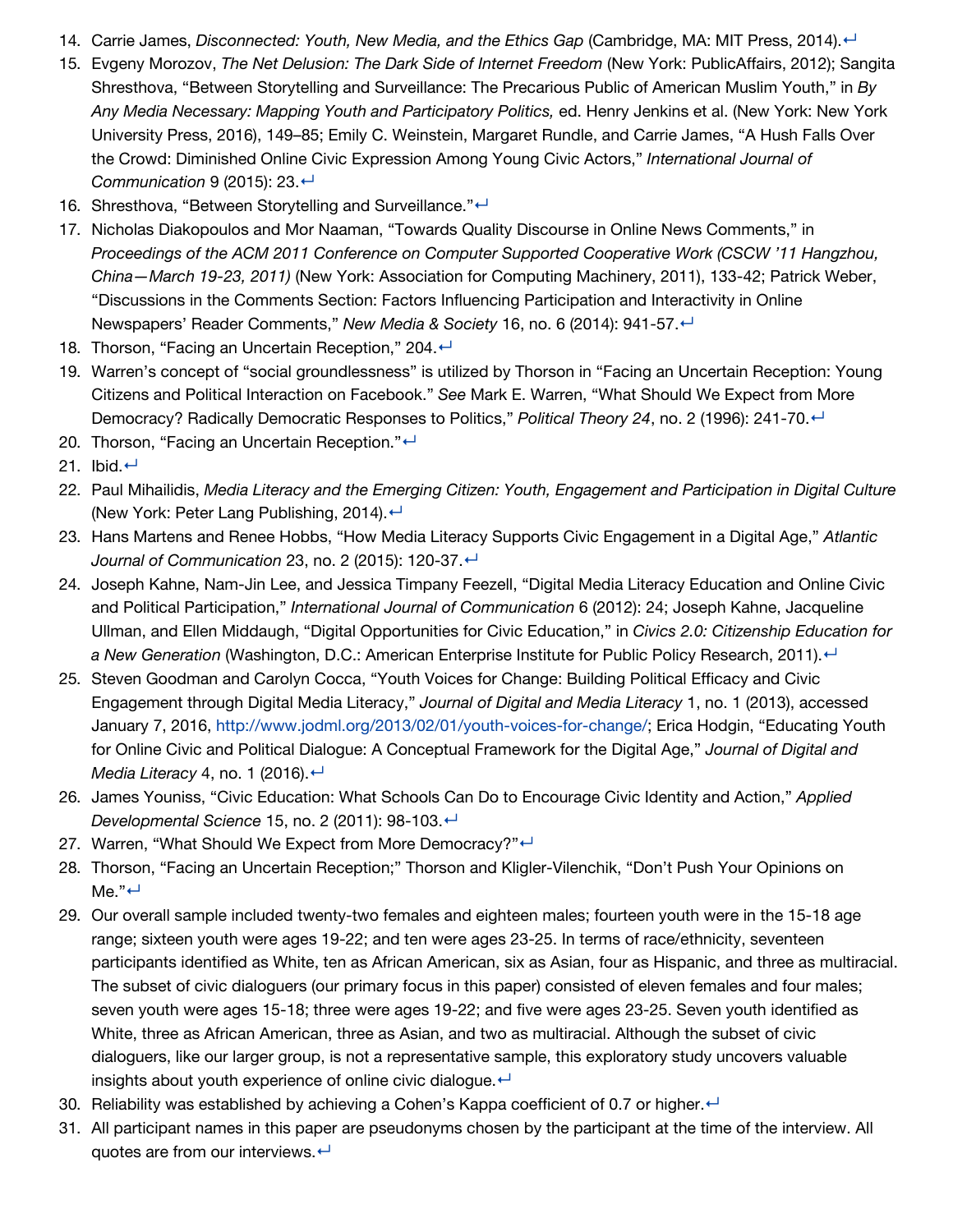- 32. We made a loose distinction between dialogue *moves* and *tactics*. We categorized strategies such as "questioning," "storytelling," and "mobilizing" as *moves* because they suggest higher order goals or strategies found in a given post or comment. We referred to strategies such as "hyperlinking," "hashtagging," and use of tone and images as *tactics*, as they were more specific mechanisms through which a participant enacted discourse *moves*. For example, as part of the mobilizing move, a participant might embed links, use provocative images, and adjust tone to appeal to a target audience. $\leftarrow$
- 33. Couldry, *Why Voice Matters*.[↵](http://www.jodml.org/2016/06/27/getting-into-the-fray-civic-youth-online-dialogue-and-implications-for-digital-literacy-education/#refmark-33)
- 34. Flanagan and Faison, "Youth Civic Development: Implications of Research for Social Policy and Programs," *Social Policy Report* 15, no. 1 (2001): 3-14.[↵](http://www.jodml.org/2016/06/27/getting-into-the-fray-civic-youth-online-dialogue-and-implications-for-digital-literacy-education/#refmark-34)
- 35. Hodgin, "Educating Youth for Online Civic and Political Dialogue."←
- 36. Mihailidis, *Media Literacy and the Emerging Citizen*; Kahne, Ullman, and Middaugh, "Digital Opportunities for Civic Education;" Martens and Hobbs, "How Media Literacy Supports Civic Engagement in a Digital Age."←
	- [Print with PrintFriendly](http://www.shareaholic.com/api/share/?title=Getting+Into+the+Fray%3A++Civic+Youth%2C+Online+Dialogue%2C+and+Implications+for+Digital+Literacy+Education&link=http%3A%2F%2Fwww.jodml.org%2F2016%2F06%2F27%2Fgetting-into-the-fray-civic-youth-online-dialogue-and-implications-for-digital-literacy-education%2F¬es=&short_link=&shortener=bitly&shortener_key=theknightschool%2525257CR_b9453fe45477867e33803283e9a9afff&v=1&apitype=1&apikey=8afa39428933be41f8afdb8ea21a495c&source=Shareaholic-Publishers&template=&service=236&ctype=)
	- [Send via E-mail program](http://www.shareaholic.com/api/share/?title=Getting+Into+the+Fray%3A++Civic+Youth%2C+Online+Dialogue%2C+and+Implications+for+Digital+Literacy+Education&link=http%3A%2F%2Fwww.jodml.org%2F2016%2F06%2F27%2Fgetting-into-the-fray-civic-youth-online-dialogue-and-implications-for-digital-literacy-education%2F¬es=&short_link=&shortener=bitly&shortener_key=theknightschool%2525257CR_b9453fe45477867e33803283e9a9afff&v=1&apitype=1&apikey=8afa39428933be41f8afdb8ea21a495c&source=Shareaholic-Publishers&template=&service=201&ctype=)
	- [Post to Twitter](http://www.shareaholic.com/api/share/?title=Getting+Into+the+Fray%3A++Civic+Youth%2C+Online+Dialogue%2C+and+Implications+for+Digital+Literacy+Education&link=http%3A%2F%2Fwww.jodml.org%2F2016%2F06%2F27%2Fgetting-into-the-fray-civic-youth-online-dialogue-and-implications-for-digital-literacy-education%2F¬es=&short_link=&shortener=bitly&shortener_key=theknightschool%2525257CR_b9453fe45477867e33803283e9a9afff&v=1&apitype=1&apikey=8afa39428933be41f8afdb8ea21a495c&source=Shareaholic-Publishers&template=%2524%257Btitle%257D%2B-%2B%2524%257Bshort_link%257D%2Bvia%2B%2540jodml&service=7&ctype=)



About Carrie James, Daniel T. Gruner, Ashley Lee, & Margaret Mullen

Author's note: Except for the first author, author order is alphabetical.

Carrie James is a Principal Investigator at Harvard's Project Zero and a Lecturer on Education at the Harvard Graduate School of Education. Her research explores young people's digital, moral, and civic lives. With Howard Gardner, Carrie co-directs the Good Participation project, a study of how youth "do civics" in the digital age. Carrie is also co-director of Out of Eden Learn, a cross-cultural online community for youth and educational companion to Pulitzer Prize-winning journalist Paul Salopek's epic Out of Eden walk. Her publications include Disconnected: Youth, New Media, and the Ethics Gap (The MIT Press, 2014). Carrie has an M.A. and a Ph.D. in Sociology from New York University.

Daniel T. Gruner is a Ph.D. candidate in Psychology with a concentration in Positive Developmental Psychology at Claremont Graduate University. He is a research associate in the Quality of Life Research Center at Claremont, and research assistant at Harvard Project Zero. Daniel's research applies systematic phenomenology to synthesize two overarching themes. The first falls at the intersection of morality, ethics, and the broader sociopolitical institutions that shape daily human experience, and the second explores how individual interests, strengths, and abilities are cultivated among contemporary youth.

Ashley Lee is a doctoral candidate at Harvard Graduate School of Education. Her current research focuses on the dynamics of youth online political discourses, self-expression and meaning-making in different political and social contexts. Her research interests include computer-mediated communication and learning, selfconstruction and social networks, information ethics, and human-computer interaction. She holds a B.S. in computer science from Stanford University's School of Engineering.

Margaret Mullen is a Senior Research Specialist on the Good Participation Project, and the Educating for Participatory Politics Project at Project Zero at the Harvard Graduate School of Education. Her research interests include human development through the life span, with a focus on moral and ethical thinking, decisions, and action.

[View all posts by Carrie James, Daniel T. Gruner, Ashley Lee, & Margaret Mullen](http://www.jodml.org/author/carriejamesetal/) →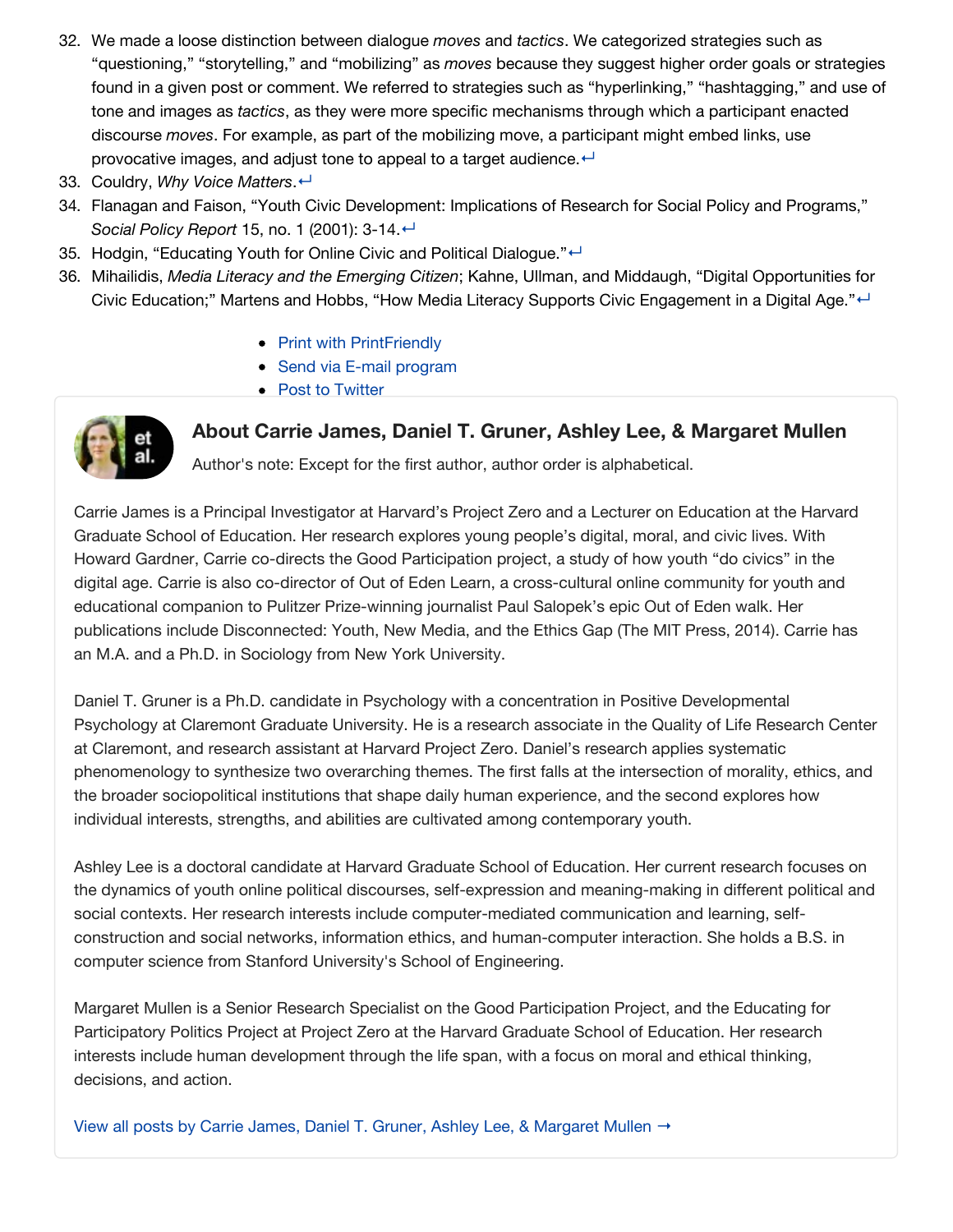## **No comments yet.**

# Leave a Reply

|                       | h                                        |
|-----------------------|------------------------------------------|
|                       | Name (required)                          |
|                       | Email (will not be published) (required) |
|                       | Website                                  |
| <b>Submit Comment</b> |                                          |

#### **IMPORTANT**

To proceed with your comment, please solve the following simple math problem. This will show that you are human and not a robotic spam generator.

What is  $9 + 6$ ?

# **WATCH A VIDEO DISCUSSION WITH THE AUTHORS OF VOLUME 4, ISSUE 1-2**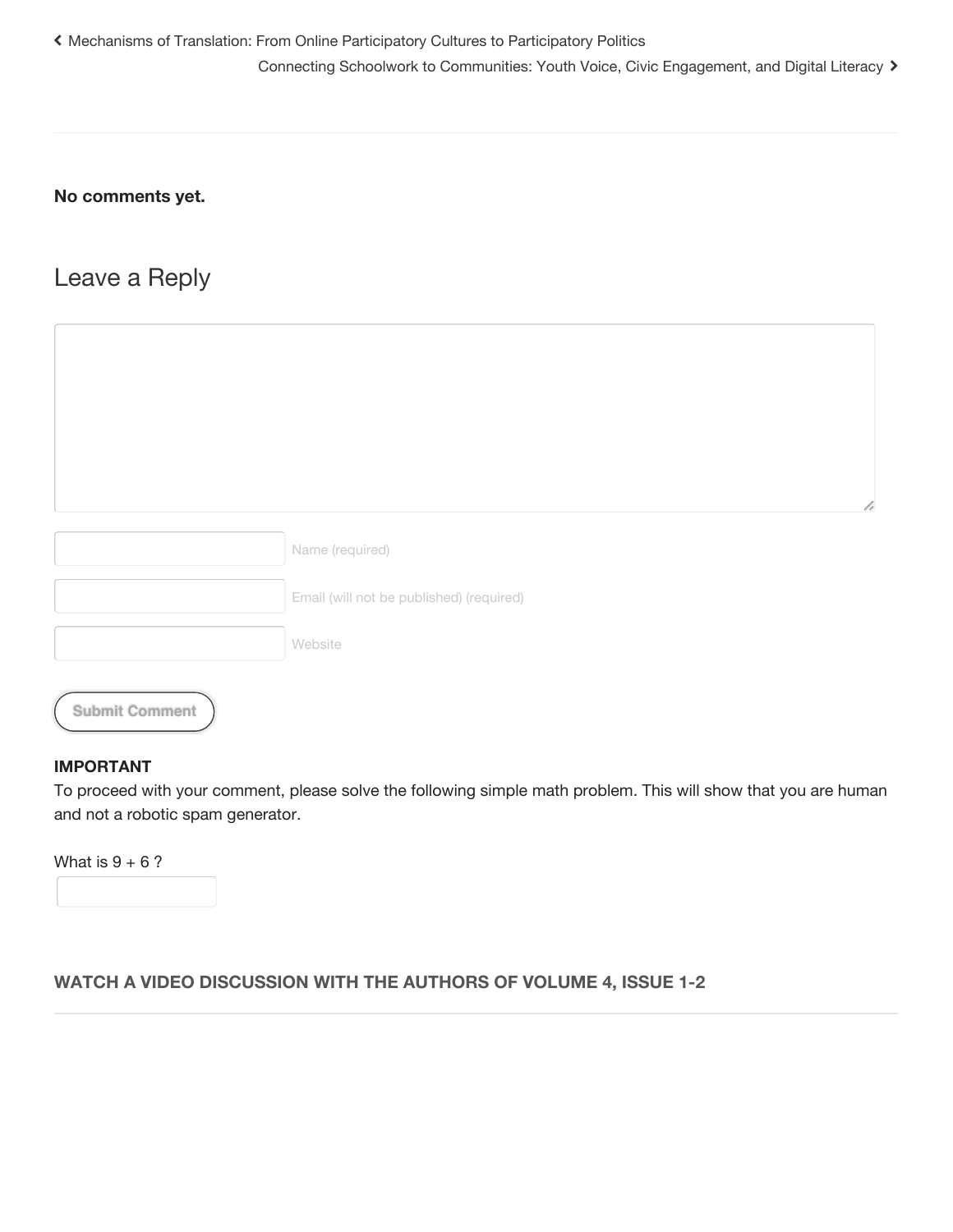

In recent years, a wave of new research focused upo

A video discussion on 'From Voice to Influence: Media, Learning, and Participatory Politics,' hosted on *Education Innovator.*

#### **Editor's Choice Links**

[Interview: Henry Jenkins](http://dmlcentral.net/henry-jenkins-on-participatory-media-in-a-networked-era-part-1/) [Public Voice & Civic Engagement](http://wiki.dbast.com/images/4/4b/Using_Participatory_Media_and_Public_Voice_to_Encourage.pdf) [Strategic Approaches to Participatory Politics](http://ypp.dmlcentral.net/sites/default/files/publications/YPP_WorkinPaper_02.pdf) [Custom Learning in the Digital Age](http://americanradioworks.publicradio.org/features/personalized-learning/) [Connecting Schools, Families, and Communities](http://www.aecf.org/resources/connecting-schools-families-communities/) [Publications: Youth Participatory Politics](http://ypp.dmlcentral.net/publications) [Digital Frontiers Conference–CFP](http://disco.unt.edu/cfp2013)

#### **Recent Submissions**

[From Voice to Influence: An Introduction](http://www.jodml.org/2016/06/27/from-voice-to-influence-an-introduction/)

[From Youth Voice to Young Entrepreneurs: The Individualization of Digital Media and Learning](http://www.jodml.org/2016/06/27/from-youth-voice-to-young-entrepreneurs-the-individualization-of-digital-media-and-learning/)

[The Civic-Centered Design Classroom: Pathways to New Civic Futures and Youth Voice](http://www.jodml.org/2016/06/27/the-civic-centered-design-classroom-pathways-to-new-civic-futures-and-youth-voice/)

[Media in Action: A Field Scan of Media & Youth Organizing in the United States](http://www.jodml.org/2016/06/27/media-in-action-a-field-scan-of-media-youth-organizing-in-the-united-states/)

[How Is That Useful Exactly? Civic Media and the Usability of Knowledge in Liberal Arts Education](http://www.jodml.org/2016/06/27/how-is-that-useful-exactly-civic-media-and-the-usability-of-knowledge-in-liberal-arts-education/)

#### **Categories**

| Article               |  |
|-----------------------|--|
| Article + Video       |  |
| <b>Book Review</b>    |  |
| <b>Essay</b>          |  |
| Voices from the Field |  |